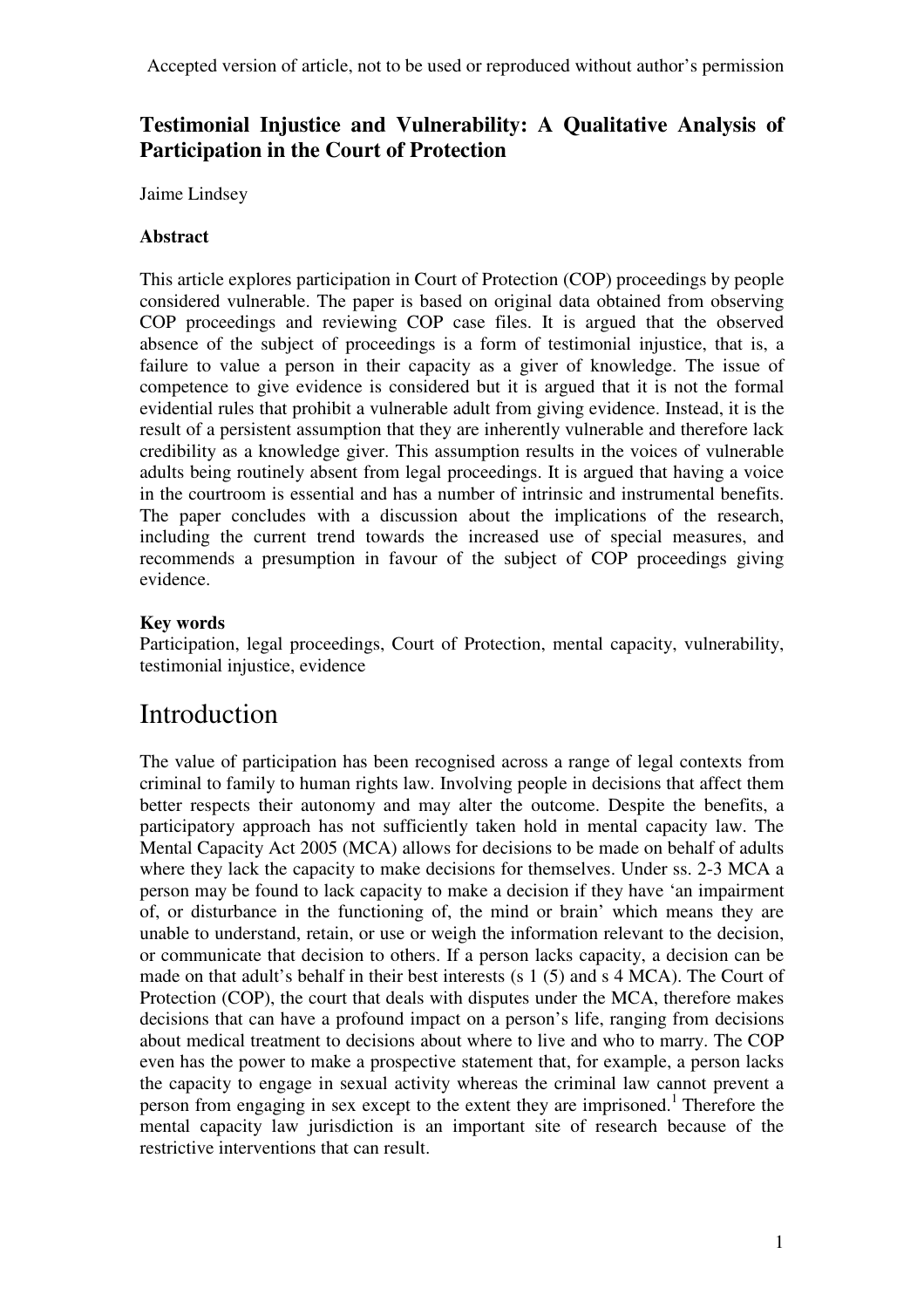There have been discussions around participation under the MCA since it came into force, including analyses of the participatory potential of the best interests approach and the challenges of implementing participation (Donnelly, 2009; Butler-Cole and Hobey-Hamsher, 2016; Series et al. 2017). This paper builds on those discussions specifically focusing on the participation of the subject of COP proceedings, referred to as 'P', using original data obtained from my observational research at the COP. The subject matter of the cases analysed cover capacity to: consent to sex, marry and decide on contact with others. This is the first published qualitative study of participation in the COP, which is the court that resolves disputes under the civil law framework of the MCA. Historically the COP has been a private court and only recently have the public been granted access, initially via the Court of Protection Practice Direction - Transparency Pilot and a subsequent change in the Court of Protection Rules 2017. This research therefore sheds light on a previously concealed area of practice and provides an original insight into COP proceedings to highlight the injustice of P's limited participation.

The reasons underpinning the value of participation are explored in the first part of this article before the methods used for the research are outlined. Following that, I frame the conceptual approach of the article through a lens of testimonial injustice and vulnerability. Developing the link between testimonial injustice and vulnerability theory, I identify and critique P's absence from proceedings as a form of testimonial injustice, which is the failure to value a person in their 'capacity as a giver of knowledge' (Fricker, 2007: 7). I further explore the reasons why P is absent from COP proceedings, focusing on the cultural assumption that P is especially and inherently vulnerable. This culture of the court process frames mentally disabled witnesses as lacking in credibility and as especially harmed by attending court. The article concludes with a discussion about the wider implications of the research, particularly the use of special measures as a way of facilitating participation in legal proceedings. In contributing to this debate, I suggest that the use of special measures alone will do little to improve P's participation in mental capacity law.

# The Importance of Participation

Participation in legal proceedings is an important part of justice. It requires that a person is facilitated to take part in decision-making which affects them (Donnelly and Kilkelly, 2011). Participation does not require that the individual has complete control of the decision-making process. In discussing participation, I am not arguing for an individual's decision-making autonomy to be respected in the substantive sense, because their decision or wishes may ultimately be overruled. However, involving a person in decisions which affect them is still important for intrinsic and instrumental reasons. As procedural justice theorists have established, participation in decisionmaking can have positive effects for the individuals involved and can enhance a person's sense of control over their life, even if the decision does not accord with their wishes (Tyler, 1990; Winick, 1994). This is particularly important in mental capacity law because there is a capacity binary such that individuals are deemed to either have capacity to make a decision or not, whereas a person's understanding is a matter of degree. Even if a person is held to lack capacity to make a decision, she is still likely to have an important contribution to make (Donnelly, 2009: 11-12). Whilst concerns might be raised about the superficial nature of participation should the individual's wishes be ignored, at the very least hearing P indicates to her that she is a part of the decision-making process. Furthermore, participation must be encouraged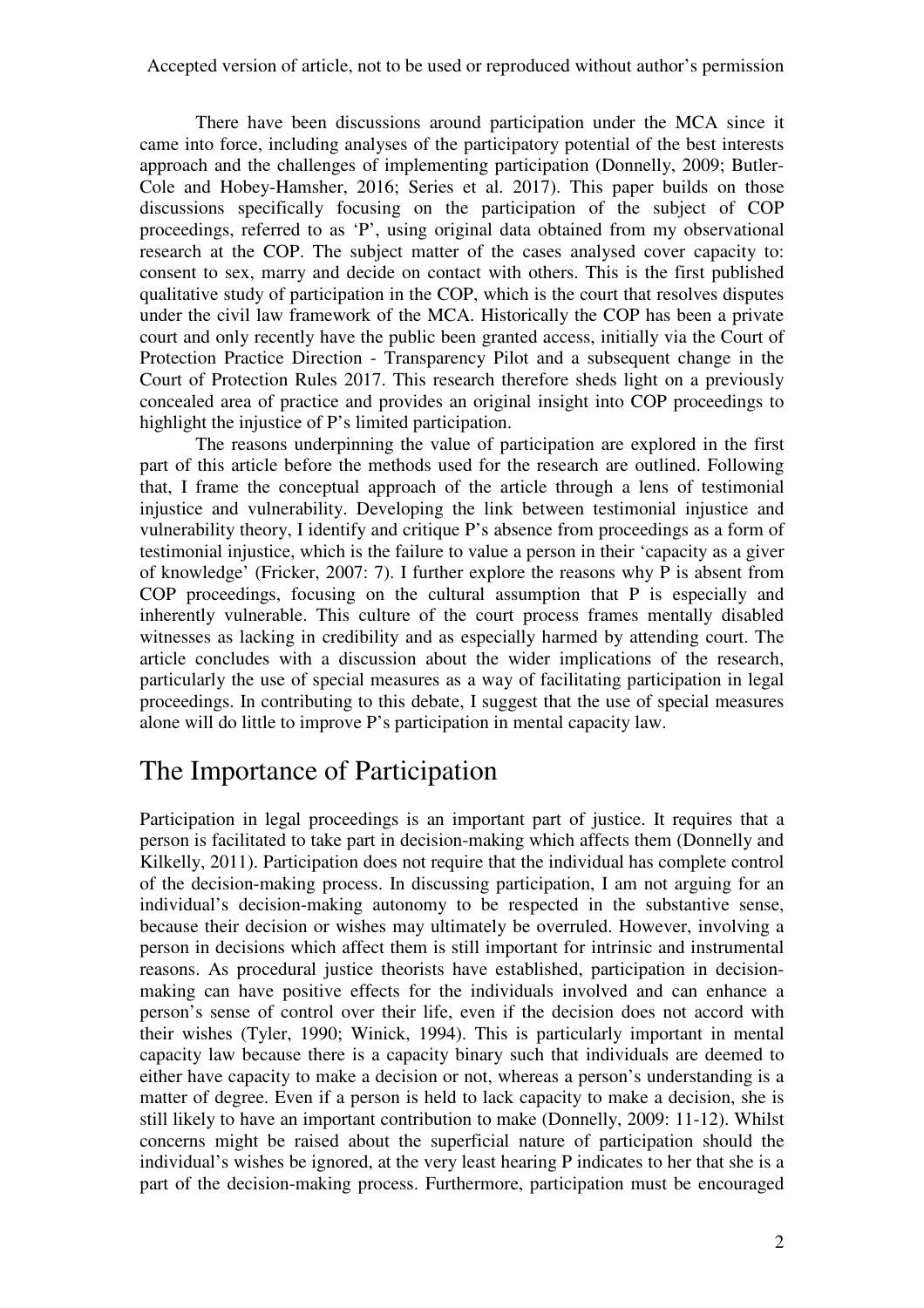in a meaningful way, hence the emphasis I place throughout on P providing sworn evidence.

Involving the person about whom the decision is being made also has instrumental benefits. The decision-making process is improved (Donnelly, 2009) and it may enable the person to engage better with the decision. For example, evidence shows that a person is likely to be less resistant to the outcome if they have been involved in the decision-making process (Dennis and Monahan, 1996). In mental capacity law cases this concern is heightened because the investigation of capacity is often the purpose of proceedings. This means that any assumption of lack of capacity as a reason for P's exclusion violates the principle that capacity must be presumed under s 1 (2) MCA. Furthermore, courts are likely to have a wider range of information on which to base their decision if the person is involved, thereby improving the decision-making process. It is therefore possible that hearing the person at the centre of the case could change the outcome. For instance, *CC v KK and STCC* [2012] EWHC 2136 concerned an 82 year old woman who lived in a nursing home but wanted to return home to live in her bungalow. Baker J heard oral evidence from KK and found that she had the capacity to make decisions as to her residence and care, contrary to expert evidence which found that she lacked the capacity to make those decisions. In discussing KK's evidence at para 73 he explained:

Overall, I found in her oral testimony clear evidence that she has a degree of discernment and that she is not simply saying that she wants to go home without thinking about the consequences.

Baker J repeatedly referred to  $KK$ 's evidence<sup>2</sup> and hearing her appeared to make a difference to the outcome. Evidence can be conveyed by others on P's behalf. However, the individual is likely to possess more complete information about their own life because they are most closely situated to it. That is why hearsay evidence is given less weight  $-\frac{3}{2}$  because it is not based on direct knowledge of phenomena. Accurate knowledge cannot be gained without the individual's input and some may lack insight into their own experiences. However, the focus should be on communicating with the individual because they are closer to the truth and without their evidence there is a risk that important information will be omitted. Additionally, if P is not able to put forward her own knowledge, the evidence of others may be preferred. In fact, this can be seen in cases where the judge has met with P, which have different outcomes from those where the expert evidence alone is relied upon.<sup>4</sup> In cases such as *CC v KK and STCC*, KK's testimony was given greater weight because Baker J met with her directly. It is difficult to know what the outcome would have been in the absence of KK's direct evidence, but case law suggests that hearing P's voice has an impact on proceedings.

In some areas, courts have increasingly taken a participatory approach, even for individuals typically characterised as 'vulnerable'. The criminal courts are arguably the most participatory with Brammer and Cooper stating that 'criminal courts are highly likely to hear direct evidence from the child who is the victim of an alleged offence' (2011: 925). Furthermore, it would be highly unusual for a defendant in a criminal case not to be present at hearings and their attendance is fundamentally linked to their Article 6 right to a fair trial under the European Convention on Human Rights (ECHR). Adverse inferences can also be drawn from a defendant's failure to give evidence under s 35 Criminal Justice and Public Order Act 1994. The serious implications for a defendant who wishes to remain silent means that defendants are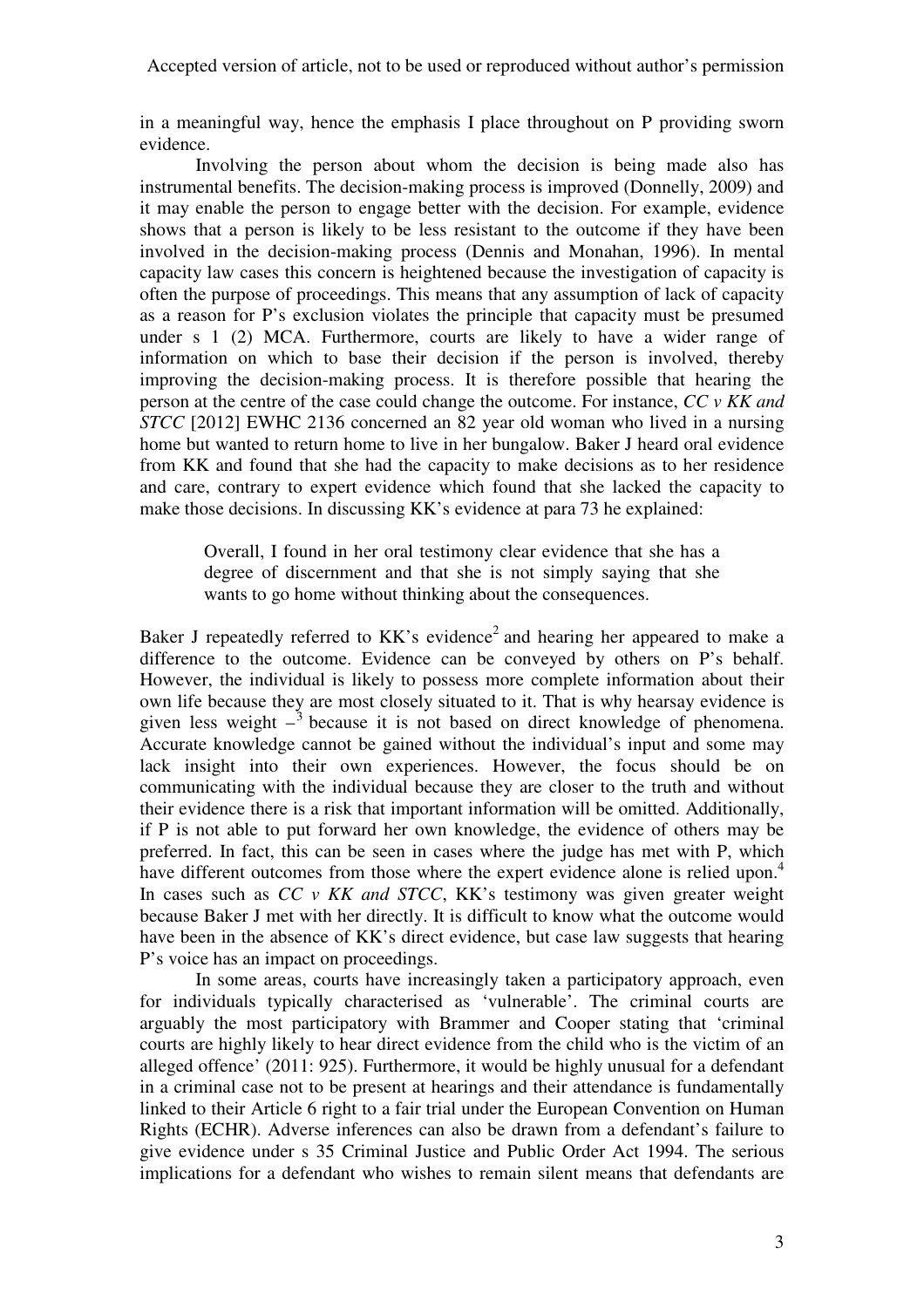given the opportunity to be heard should they wish to do so. There is much greater emphasis placed by the criminal courts on participation than in the COP even though the implications of findings of incapacity can be just as severe, for example a person who lacks capacity can be deprived of their liberty, prevented from having a sexual relationship or getting married. This reflects the difference in culture between the jurisdictions.

Changes to participation in family law proceedings have been slower to take hold. For example, for some time the consensus appeared to be that children should rarely give evidence in family cases (Brammer and Cooper, 2011). However, this changed following *Re W* [2010] UKSC 12, in which Baroness Hale explained at para 22:

The existing law erects a presumption against a child giving evidence… That cannot be reconciled with the approach of the European Court of human Rights… Striking that balance in care proceedings may well mean that the child should not be called to give evidence in the great majority of cases, but that is a result and not a presumption or even a starting point.

Whilst participation is yet to be fully secured in family law, there is a change in court culture taking place towards facilitating participation for vulnerable witnesses. For example, in *Wigan Council v M, C, P, GM, G, B and CC* [2015] EWFC 8 Jackson J held that whilst expert evidence may be appropriate to determine capability of children to give evidence, it is not always necessary. That decision reinforced the importance of obtaining evidence directly from individuals who are impacted by the decision rather than relying on the evidence or opinion of 'objective' others, such as experts. Balancing expert evidence against evidence from experience may not always be easy. However, having the opportunity to hear evidence from individuals who are directly impacted by the case at least provides the court with a wider range of information and acknowledges the intrinsic value of participation to the individual.

The European Court of Human Rights (ECtHR) similarly explored the value of personal presence in legal proceedings in *Shtukaturov v Russia* (2012) 54 E.H.R.R. 27, which concerned an adult with a history of mental illness who inherited property from his grandmother. His mother applied to the court seeking to deprive her son of his legal capacity on the basis of a psychiatric report. The district court concluded that the applicant was legally incapable, despite the fact that he was not present for proceedings, was not aware of them and was only informed of the judgment by chance around a year later. The applicant subsequently wished to challenge this decision but was prohibited from having contact with his lawyer. The ECtHR held unanimously that there had been a violation of articles  $5(1)$  and  $5(4)$ , 6 and 8. In particular they stated, at para 73:

In such circumstances it was indispensable for the judge to have at least a brief visual contact with the applicant, and preferably to question him. The Court concludes that the decision of the judge to decide the case on the basis of documentary evidence, without seeing or hearing the applicant, was unreasonable and in breach of the principle of adversarial proceedings enshrined in art.6 (1).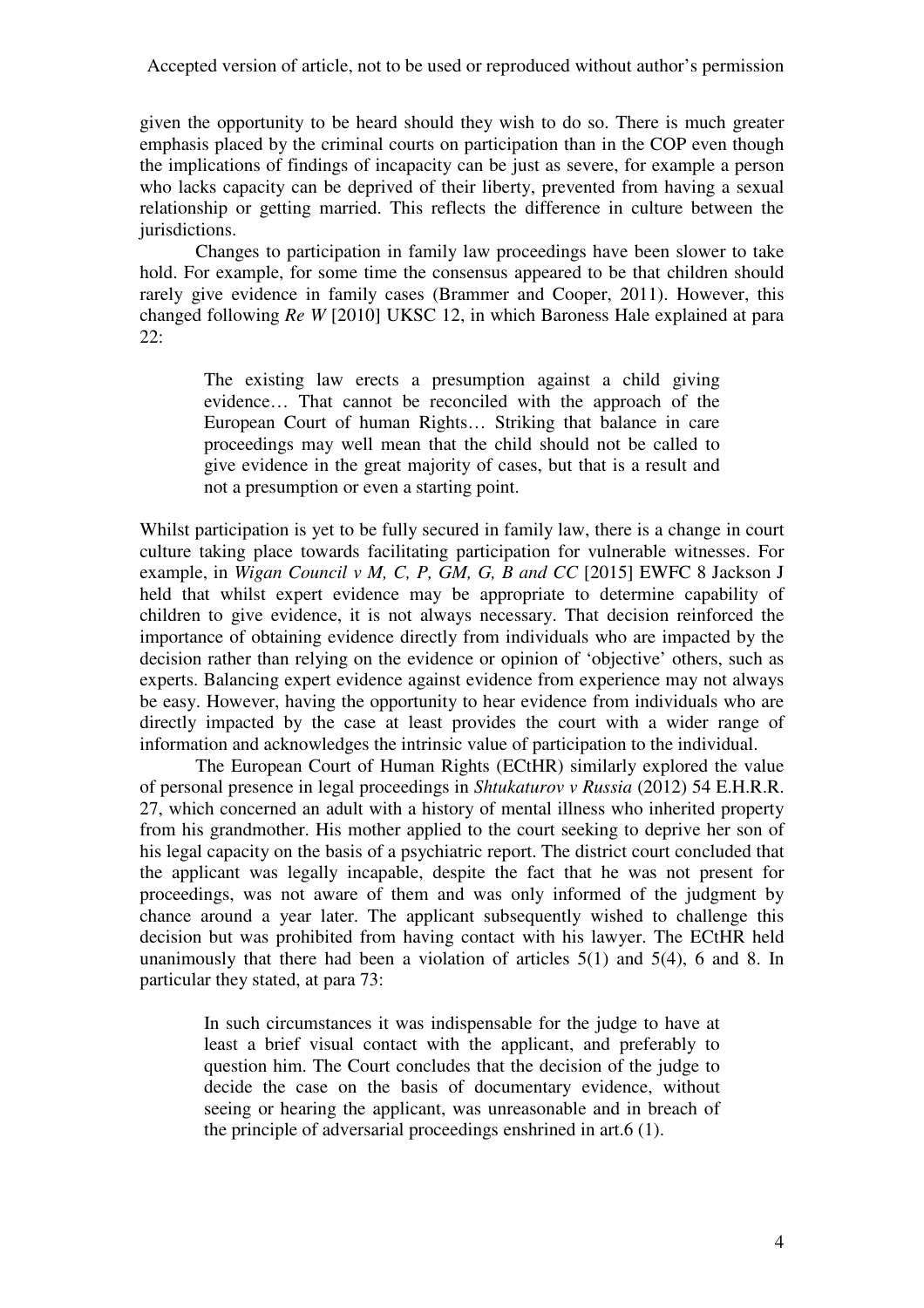*Shtukaturov* is not an exceptional case in this context, an observation that will be evidenced throughout. Whilst the COP introduced Rule 3A Court of Protection Rules 2007 (COPr)<sup>5</sup> which led to P routinely being joined as a party to proceedings, it remains rare for P to participate in proceedings in any meaningful way, for example by giving evidence or attending court. Despite improvements to participation in human rights, criminal and family law, it will be shown that P's participation in mental capacity law proceedings has not yet been secured.

# Methods

The data used in this article were obtained from qualitative research carried out at the COP. The research was given approval by the Ministry of Justice to commence in November 2015 and finished in December 2016. The COP research involved two aspects; firstly, observing proceedings relating to eight cases over eleven hearings. Secondly, the research involved a review of a purposive sample of 20 sex/marriage/contact COP case files selected by court staff. From January 2016 staff selected case files that were issued or ongoing and which concerned capacity to consent to sex, capacity to marry and capacity to decide on contact with others. These files were required to be selected by court staff as a condition of the approval. Once the sample limit of 20 was reached in May 2016, no further cases were included. Cases for observation were selected from the sample of 20 case files. The research was approved by the University of Birmingham Research Ethics Committee, the Ministry of Justice and the Vice President of the COP, Mr Justice Charles. The COP staff sent information about the research to all parties in each case observed on my behalf. On the day each judge also gave their approval for me to observe and ensured that participants did not object. Observational research was selected to enable me to become immersed within the culture of proceedings (Jacob, 2012) as well as to explore factors which are often obscured by reported judgments, such as participation, the language used by participants and the set-up of the courtroom. Verbatim notes were made during observations, with additional notes typed up afterwards. Notes were also made from a review of case files, using a case file review template. All data is anonymised throughout.

# Testimonial Injustice and P's Vulnerability

Despite the importance of participation, the data obtained confirm P's routine absence from COP proceedings. Fricker's concept of testimonial injustice gets to the core of this problem; that P is excluded from the practice of conveying her knowledge (Fricker, 2007). Whilst knowledge can be gained independently of experience, having experience of phenomena can strengthen understanding (Collins and Evans, 2008). Being silenced is the most basic form of testimonial injustice – the inability to communicate your knowledge to another. I use this concept to argue that P's limited participation in COP proceedings is a form of testimonial injustice against her, motivated by concerns about her especial, inherent vulnerability.

Fricker's theory focuses on testimonial injustice caused by prejudice, with such attitudes leading to the speaker's credibility being underestimated; this lack of (or reduced) credibility leads to their knowledge being ignored or devalued (Fricker, 2007). Fricker describes testimonial injustice to be the result of intentional prejudice, rather than of bad luck or 'innocent error' (Fricker, 2007: 21). From my interactions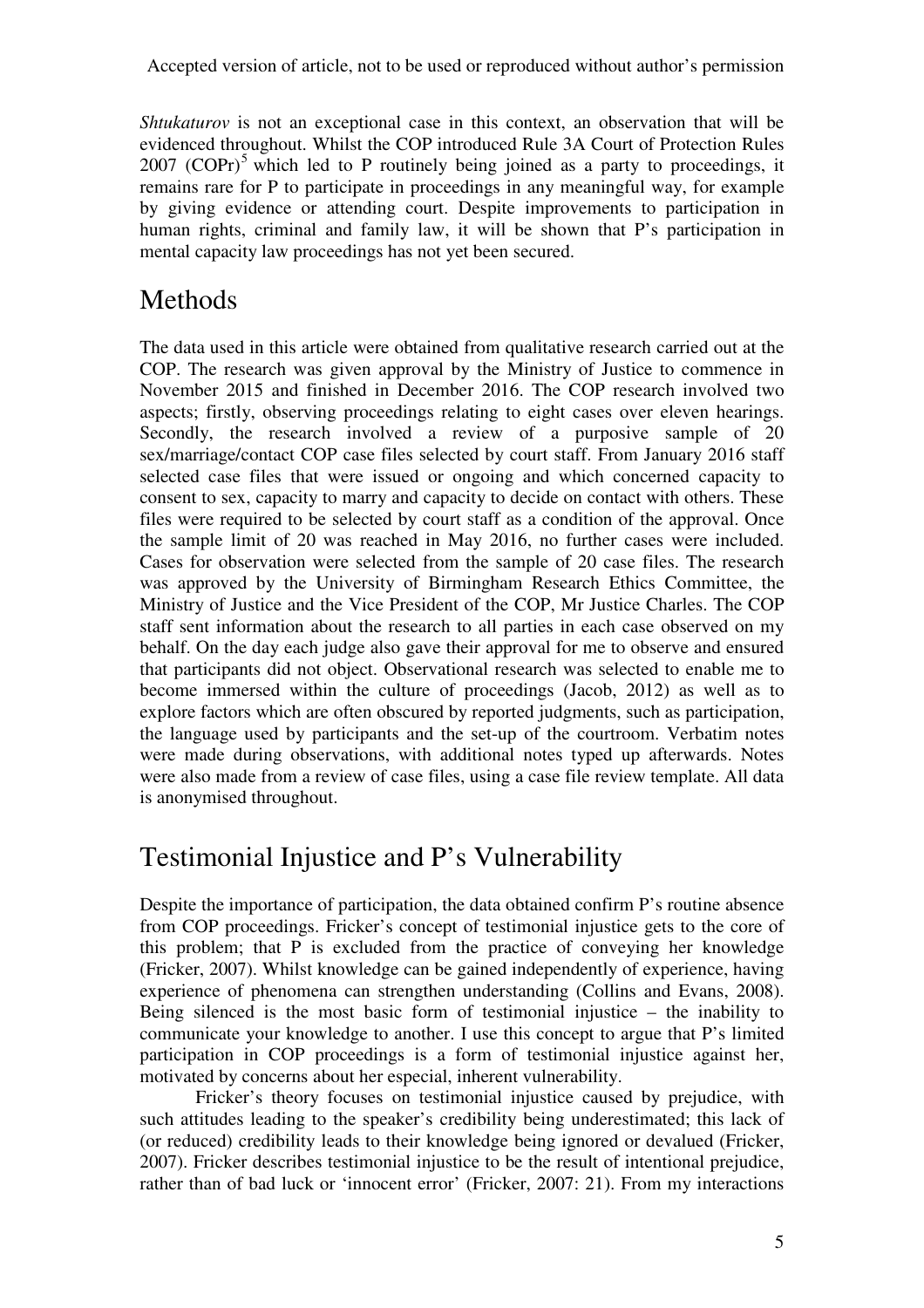with court staff, judges, lawyers and others, most, if not all, did not appear actively prejudiced against P, nor were they motivated by a desire to deny her the opportunity to speak. Those who raised concerns about P giving evidence primarily expressed it in relation to the detrimental effect that they perceived giving evidence might have on her. This paternalistic attitude appeared to be part of the culture of the COP; that participants assumed that P needed to be protected for her own good because her disability made her especially vulnerable to the harm of attending court. Such concerns did not typically arise in response to P giving evidence and having that evidence discounted. Instead she was pre-emptively silenced (Fricker, 2007: 130) as a result of assumptions that mentally disabled people are 'too vulnerable' to participate in legal proceedings.

Concerns about the paternalistic nature of responses under the MCA are clear in judgments<sup>6</sup> and academic commentaries (Doyle, 2010; Taylor, 2016). Adults with mental disabilities have long been the subject of paternalistic interventions because of their perceived especial vulnerability (Shakespeare, 2006; Clough, 2015). This suggests that those who argue we should be wary of vulnerability discourse might have legitimate concerns. For example, Munro and Scoular have warned the language of vulnerability can be used to justify surveillance and intervention against groups who are labelled 'vulnerable' (Munro and Scoular, 2012). Similarly, it has been argued that the vulnerable/invulnerable dichotomy adopted by law obscures the varied experiences of vulnerability in peoples' lives (Mant and Wallbank, 2017). However, vulnerability has been theorised in recent years in a more nuanced way, particularly by feminist scholars (Fineman, 2008; Fineman; 2010; Clough, 2014; Mackenzie, 2014; Mackenzie et al., 2014). In using the term 'vulnerability' in this article, I adopt an embodied understanding, which takes into account the variety of sources of vulnerability. In this sense vulnerability means being in 'a state of constant possibility of harm' (Fineman, 2008: 11) but also incorporates the possibility that vulnerability varies between individuals and in different situational contexts within an individual's life. In particular, I distinguish between inherent and situational vulnerability (Mackenzie, 2014; Mackenzie et al., 2014; Lindsey, 2016) as a way to refocus legal responses on addressing the embodied vulnerability present in a given case, rather than labelling groups as vulnerable because of their inherent features, such as their disability.

The concepts of inherent and situational vulnerability are also used as a way of framing the different types of vulnerability identified by COP participants (Mackenzie, 2014; Mackenzie et al., 2014). Vulnerability was viewed as inherent in this context because it was perceived to emanate from internal features. In this sense P was assumed to be inherently vulnerable because of her mental disability, which had two main consequences. Firstly, she rarely had her voice heard or attended proceedings. Secondly, her perceived inherent vulnerability led to her credibility being questioned, both before and after her voice was heard. Yet inherent vulnerability was over-emphasised in contrast to acknowledging the universal vulnerabilities that we all share (Fineman, 2008; Fineman, 2010). This assumption of inherent vulnerability underpins the findings I set out in this article.

The focus on P's inherent vulnerability also highlighted the difference between the especial vulnerability attributed to P, despite that attending court is a vulnerable experience for many people. This concern exemplifies the concept of situational vulnerability that I also use. Situational vulnerability relates to the circumstance-specific causes of vulnerability, such as environmental, social, relational and economic causes. In this context, P was situationally vulnerable where it was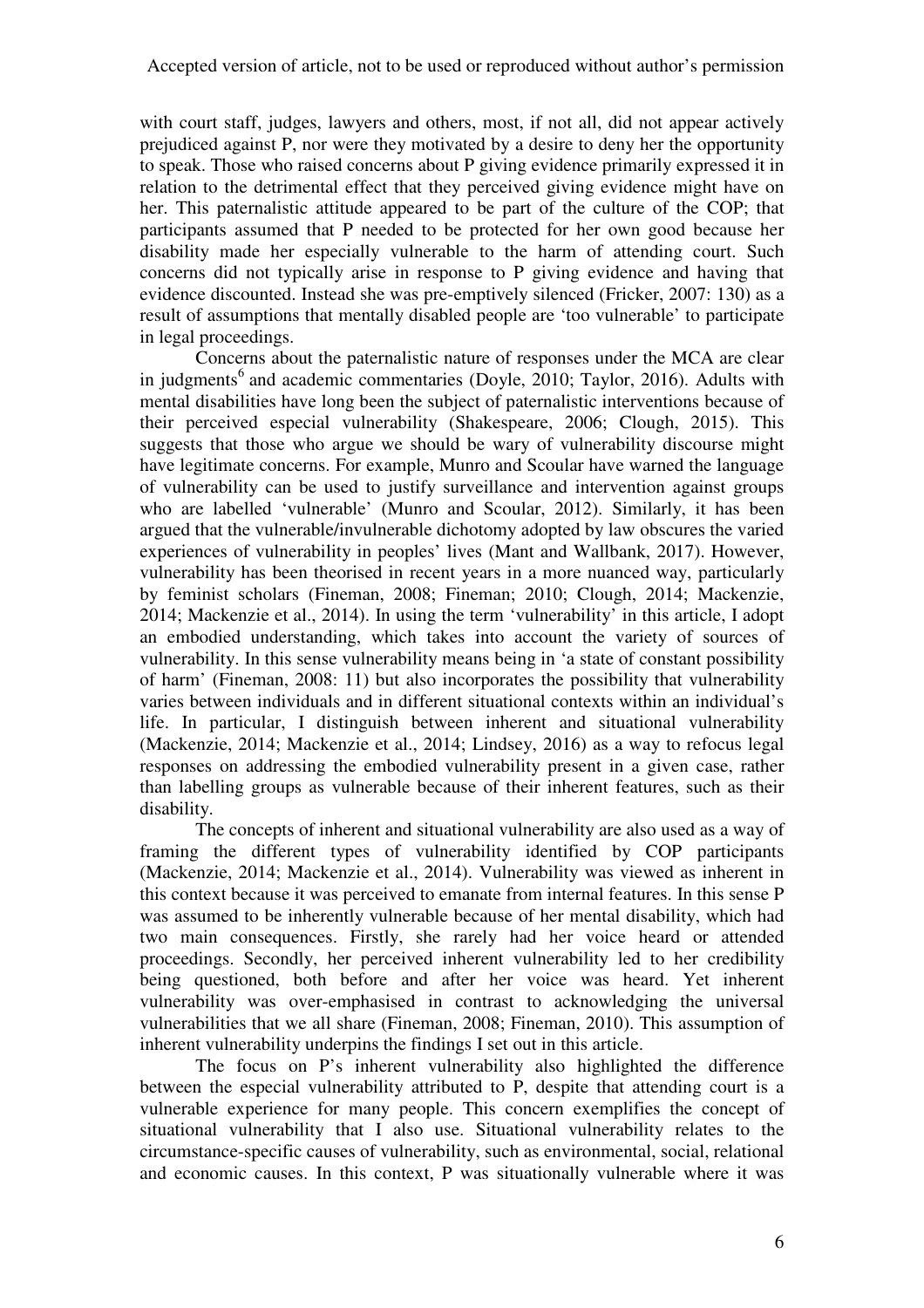acknowledged that attending court would be a scary and intimidating experience. However, this form of situational vulnerability was seen as *especially* harmful to P, whereas the courtroom is likely to be a universally vulnerability inducing experience. I therefore argue throughout this article that by labelling P as especially vulnerable (inherently and situationally), she was wronged in her capacity as a possessor of knowledge.

## Embodiment and Voice in the Court of Protection

In this section I set out the findings that emerged from the data. I show that P rarely attended COP proceedings or gave witness evidence. I present this as a form of testimonial injustice, caused by paternalistic attitudes about P's especial inherent vulnerability, which was embedded in the culture of the COP.

## Embodiment and Court of Protection proceedings

The value of having P's embodied presence in COP proceedings should not be underestimated. Firstly, P has direct experience of her condition and the impact it has on her life. This can be conveyed to the court and other participants through her presence. For example, a person's character and body language can become clearer in their physical presence (Burton et al., 2007: 7). Whereas if COP participants do not engage with mentally disabled adults, if they do not understand the embodied context within which P lives, their own experience about what constitutes 'normal' embodiment risks becoming normative (Scully, 2012: 140). As a result they may use their own experience as the benchmark from which to judge if they are not faced with the reality of differently embodied people. In the context of mental capacity, this could mean a failure to understand the importance of the provision of support in decision-making as well as a failure to recognise the abilities and life goals that many adults with mental disabilities also have despite their disability. Secondly, a person's presence in the courtroom also reminds participants that there is a person at the heart of the legal case. P's presence can force a cultural shift from an exclusive focus on abstract legal doctrine towards acknowledging the lived reality for those involved in the case and the consequences of their decision on an identifiable individual before them (Fletcher et al., 2008: 323).

Despite the value of embodied presence, P's absence was the most striking theme that emerged from the data. Of the eight cases observed over 11 hearings, P was present on three occasions. Of the case files reviewed, there was no evidence that P attended any hearings, gave evidence or spoke to the judge informally. Whilst I did not attend all hearings for each case, it is widely accepted that it is unusual for P to attend or give evidence in the COP (Butler-Cole and Hobey-Hamsher, 2016; Series et al., 2017). Accordingly I would have expected attendance to be noted in court files.

The COP had attempted to increase P's participation through the enactment of Rule 3A COPr, which makes provision under Practice Direction 2A para 2 to 'ensure that in every case the question of what is required to ensure that P's "voice" is properly before the court is addressed'. The primary focus has been on joining P as a party but Rule 3A (2) (d) COPr also allows for the judge to order that P address her. Similarly, even if P is deemed to lack competence to give evidence, she can still provide *information* to the court under COPr 95 (d) and COPr 95 (e). For example, in *Re M* [2013] EWHC 3456 a District Judge visited P in her care home and made a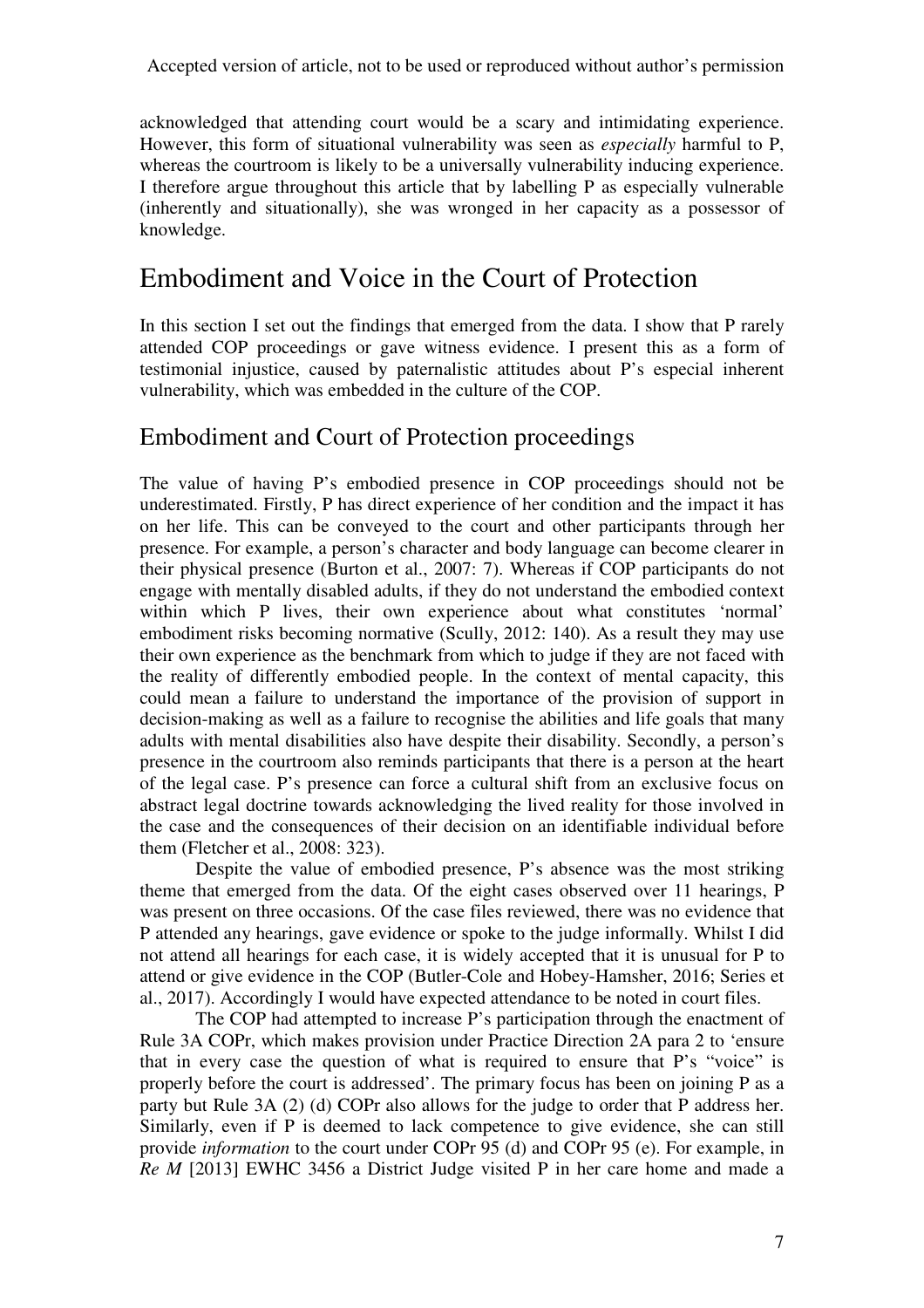written record of the meeting. However, evidence given in this manner is usually unsworn, limiting its weight, which can have important consequences. For example, in *Y County Council v (1) LC (2) GK (3) SC*, a case I observed over the course of three hearings and discussed in more detail below, the judge noted that if he did not hear directly from LC then if asked to rely on anything she has said to others, the weight given to such evidence would be small. He also explained that if LC spoke to him in private then 'I won't be able to hear evidence from her'. This suggests that it is in P's interests to give evidence in court otherwise her opinions will be given less weight than those relaying the same information on her behalf. In this respect, there is a need for P's bodily presence in court so that she can provide sworn evidence, which will have the greatest evidential weight. Yet neither rule 3A nor COPr 95 were used to enable P's participation in any cases observed. This was disappointing given that the COP formally appeared to be making progress towards addressing P's limited participation through the enactment of new rules. This highlights that barriers to participation are not always easy to identify (McNay, 2012: 234) because the legal rules are facilitative of P's participation, but instead the obstacles form part of the culture of the court process.

P's absence was striking in *Y County Council v (1) LC (2) GK (3) SC*. The case concerned LC's capacity to marry and consent to sexual relations. LC was a young woman in her early twenties described as having autism and a mild learning disability. LC married a man, GK, without the knowledge of LC's family, despite having a close relationship and living with her mother, SC. There were also ongoing criminal investigations into GK's alleged rape of LC. An application was made to the COP following a safeguarding investigation, which raised concerns about LC lacking the capacity to marry GK, thereby making it 'forced' under s 63A (4) Forced Marriage (Civil Protection) Act 2007. In particular there were concerns that GK married LC to obtain a spousal visa to remain in the UK. In hearing one, counsel for the Official Solicitor, on behalf of LC, explained that there was a letter from LC explaining she did not wish to participate and that she was stressed by proceedings. In hearing two, counsel for the Official Solicitor explained that LC expressed a wish to attend court and speak to the judge but not give evidence. However, the hearing was adjourned and LC's participation was not pursued. At the final hearing counsel for the Official Solicitor indicated that LC would like to see the judge in private 'in order to express her wishes and feelings'. In response the judge explained this was a 'grey area' and that he could not take evidence from LC if he met her in private. Furthermore, on the evidence he had heard, LC might just say whatever was in her head at that time. The judge went on to explain that it is clear from the rules that he should 'encourage, allow and enable' a person who 'hasn't got capacity' to express views to the judge as much as possible. Yet LC did not attend court, nor did she meet with the judge privately. LC was ultimately found to lack capacity to litigate, consent to sex and marry.

 LC was not physically present in court despite expressing (through others) a sustained, albeit inconsistent, wish to attend. LC could have explained her understanding of sexual relations, how she experienced them with GK, the voluntariness within which she entered their marriage, and her general wishes and feelings. Furthermore, she could have given an insight into the impact of any court decision on her life. Despite case law requiring that people with disabilities participate in decisions, this has not sufficiently taken hold in the cultural practice of the COP. Whilst rules have been implemented to increase participation, the data obtained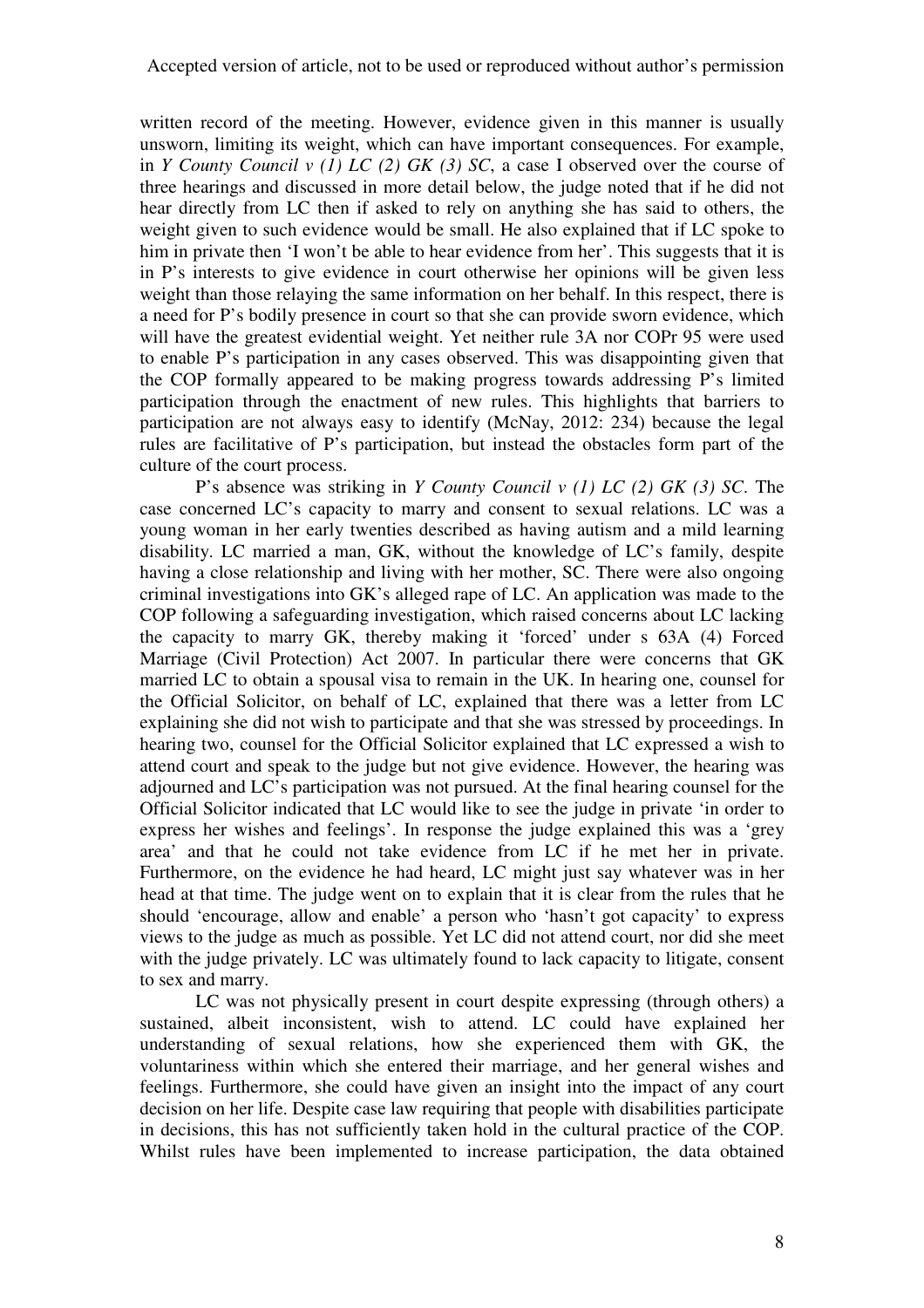suggests they have so far had limited impact in improving P's embodied presence in sex/marriage/contact cases.

## Voice and impaired credibility in Court of Protection proceedings

In addition to concern over P's limited presence, P rarely gave witness evidence. There are many aspects of a case for which P could provide evidence, for example on her wishes and feelings, understanding of specific issues or to enable the judge to gain an overall picture. Every person is assumed to be a competent witness unless they fall within certain categories.<sup>7</sup> In *A County Council v (1) AB (2) BB (3) CB* [2016] EWCOP 41 Rogers J affirmed the civil law test for competence to give evidence as whether the witness would understand (a) the solemnity of the occasion and (b) the responsibility to tell the truth. In relation to the solemnity of the occasion, the witness must appreciate the nature and obligation of an oath or affirmation.<sup>8</sup> In relation to the second part, the court's focus is on whether or not the adult understands the moral duty to speak the truth. However, case law suggests no inquiry is usually made into the understanding of such moral duty, suggesting it is interpreted broadly.<sup>9</sup> Therefore whilst rules do apply, proving incompetence to testify is a high threshold and in many cases it should not have been difficult to show that P was competent to give evidence. However, in my observations these rules were not the primary obstacle to P having a voice. The rules were not expressly discussed and no findings on competence were made in any case observed. Instead, I suggest the culture of the court process led to P's absent voice.

### Inherent vulnerability

A cultural stereotype that mentally disabled adults are especially inherently vulnerable permeated COP proceedings. This stereotype of vulnerability led to P's resulting lack of credibility as a knowledge giver. This cultural understanding of Ps in general was reinforced in specific cases through the language and behaviour of COP participants.

Firstly, the language of inherent vulnerability was prevalent throughout the COP cases observed and case files reviewed. For example, in *C Borough Council v (1) DY (2) B Council*, the council's position statement stated that DY had an IQ of 47 and a learning difficulty and '[a]s such she is particularly vulnerable and in need of substantial support in all but the most elementary aspects of daily life in order to maintain herself safely.' This shows that DY's vulnerability was linked to her mental functioning (an inherent vulnerability), albeit according to the local authority the matter was before the court because of concerns about an abusive relationship (a situational vulnerability). Similarly, in *OD v R City Council*, the psychiatric report stated that OD 'has no understanding of his disability and vulnerability and need for positive contact and care in either the short or longer term'. The expert further stated '… OD is vulnerable to exploitation, this vulnerability is largely a result of his lack of capacity for sexual relationships...' Again, this related OD's vulnerability back to an internal characteristic. This was reinforced in *Y County Council v (1) LC (2) GK (3) SC*, where LC's vulnerability was mentioned on multiple occasions by participants (in excess of 12 times at the final hearing). It was suggested that LC's naïve, trusting nature, alleged to be the result of her disability, made her vulnerable. The language of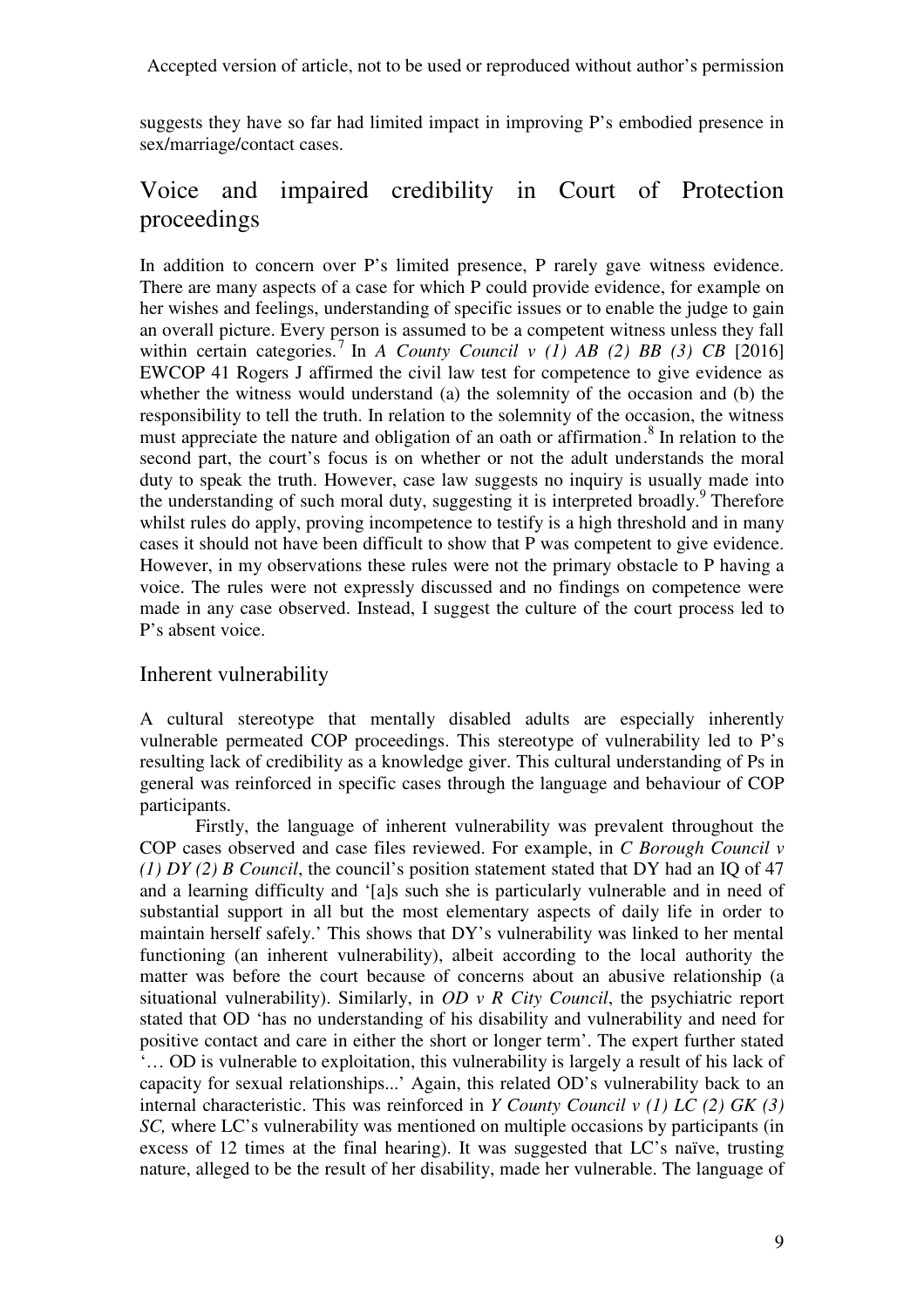inherent vulnerability by reference to LC's disabilities was focused upon in contrast to addressing the relationship between LC and GK as the reason for the case being at court. LC was situationally vulnerable within a specific context, to the alleged exploitation by her husband. Yet the legal representatives and judge repeatedly linked her vulnerability back to her disability, highlighting the focus on inherent features.

Secondly, this understanding of inherent vulnerability was present through the framing of expert evidence. For example, psychiatric evidence was taken from Dr Y on LC's capacity to give live evidence. Dr Y was equivocal on LC's capacity, essentially explaining that it would depend how the questions were put to her. Dr Y also explained that 'it's difficult to know her understanding of the truth' and that she would need some evidence to support the fact it's the truth because 'she is too trusting'. She explained that 'most people I see are very worried about court cases' and 'scared about the law' but that 'She [LC] wasn't worried about the court and that it might result in outcomes that she didn't want.' The expert said this 'demonstrated her [LC's] trust in authority'. However, as was suggested by Counsel for LC's husband, her trust in the authority of the court arguably strengthened LC's understanding of the requirement to tell the truth rather than undermined it; she appreciated the importance of giving evidence to a court, which could have lifelong consequences for her.

Dr Y also explained that LC was very keen to please. She explained that girls with autism are keen to fit in and that LC had a tendency to copy others. These descriptions constructed LC as not credible because, as a result of her disability, she was vulnerable to saying anything to fit in. Similarly, LC's social worker explained that LC would often laugh or change the subject. The evidence that LC was likely to change her mind and give different answers came through in the judge's comment that from what he had heard LC might just say whatever is in her head at that time. These comments worked to reduce LC's credibility and attribute it to inherent factors such as her mental disability, pre-emptively silencing her voice. No finding was made about LC's capacity to give evidence and she did not provide oral evidence because, after numerous discussions, her counsel decided not to call her as a witness. This was disappointing given that it was the only case observed which went to a full trial. Most cases never got that far as agreement between the parties was reached outside of court, typically in favour of P lacking capacity. This shows the value in analysing the data from this case because it was one of the few cases in my sample that reached a full trial. This highlights that it is not formal legal barriers that limit P's participation but the cultural barriers exemplified in the behaviour of the participants.

Thirdly, silencing P, through framing her as especially inherently vulnerable, also resulted from age comparisons with children. The silencing of children is well documented (James et al., 2004; James, 2008: 61; Brammer and Cooper, 2011) and as Murris explains, 'credibility deficit is related to age' (Murris, 2013: 248). Therefore the COP discourse which infantilised adults helped support a generalised opinion that P was unable to give evidence because she could not be relied upon to be truthful because of her childlike nature. This testimonial injustice led to her voice not being heard. Dr Y gave evidence describing LC as 'very childlike' and that she functions at the age of 7 or 8. It is concerning that such age comparisons are being made as they only impact negatively on assessments of capacity (Herring, 2010). It is perhaps not surprising that if Dr Y viewed LC as comparable to a child that she concluded LC lacked capacity to consent to sex and marriage. In fact, Dr Y went on to expressly link the two by stating that it was her understanding that it was illegal to have sex with someone who functions at the age of 7 or 8. Furthermore, reference was made to LC's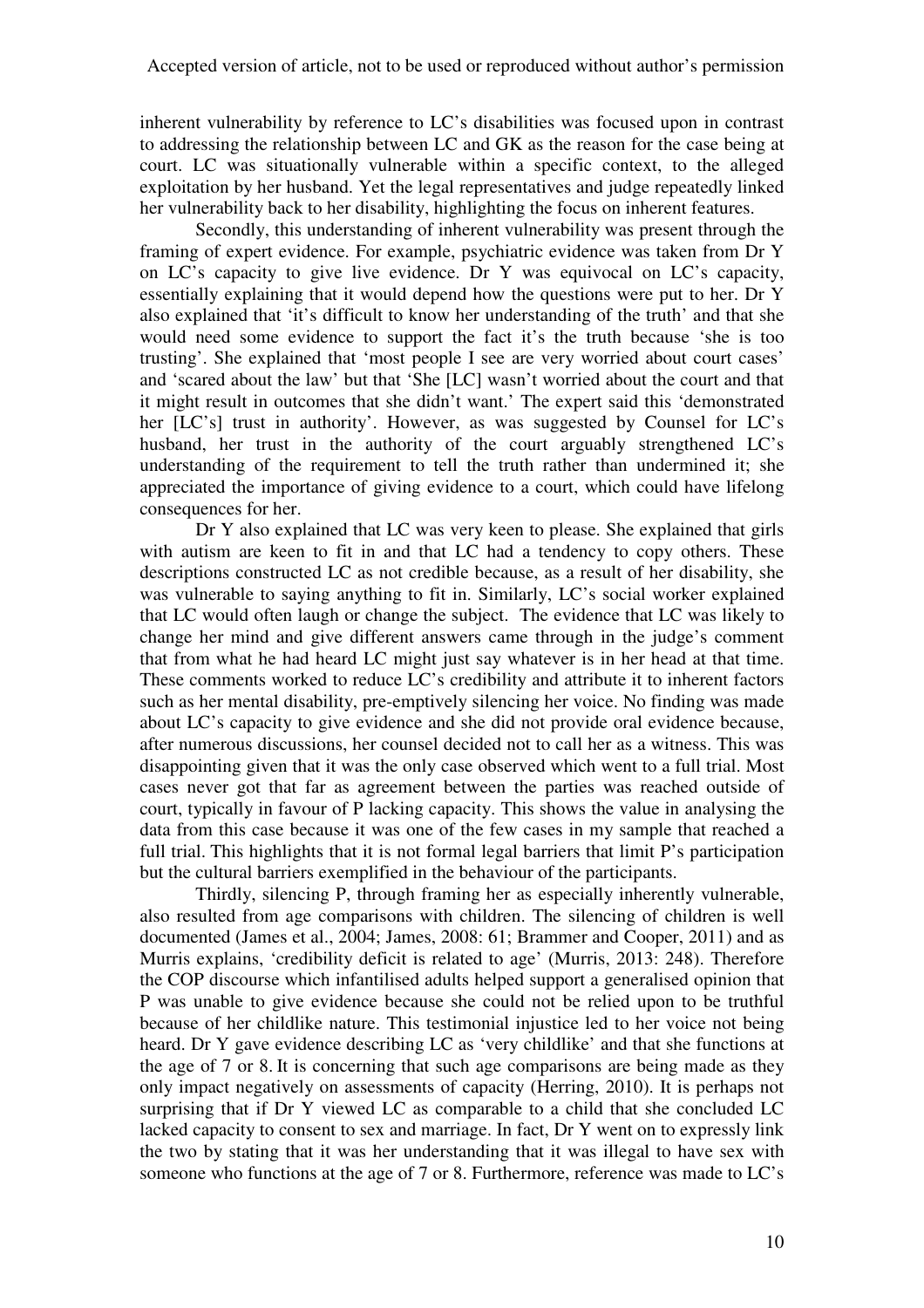relationship with her teddies in excess of 17 times throughout the final hearing. Whilst on some occasions this was used to highlight flaws in LC's husband's case that he did not realise that LC had a learning disability until some time in to their relationship, at other times it was used to question LC's credibility. This attempt at silencing through infantalisation constructed LC as vulnerable and, as a result, undermined her credibility before she had the opportunity to speak.

Infantilising mentally disabled adults exacerbates their perceived inherent vulnerability resulting in the silencing of their voice. However, Shoemaker gives three important distinctions between mentally disabled adults and children (Shoemaker, 2010). Firstly, mentally disabled adults are physically more mature than children. This will often mean they have had intimate and other relationships, sexual experiences and been able to travel alone. This was the case for LC who had a job, a high degree of independence and was in a sexual relationship. Secondly, the impact of physical and social factors should not be underestimated because they often lead to the adult developing greater emotional maturity as a result of life experience. For example, LC had the experience of a serious adult relationship. Finally, they have greater cognitive maturity than children of a comparable developmental age. This means that because the adult has been at their level of development for a longer time period than children would be (because children move on to the next stage in adolescence) they have experienced that level of functioning on a daily basis for many years. As a result they have a more developed understanding of their own abilities, limits, likes and dislikes than a child would have at such an age. Therefore whilst Dr Y described LC as comparable to a 7 or 8 year old, this should be an unpersuasive comparison given that a young child would not be able to do the things LC had done according to my observations, such as be in regular employment, travel, attend college and have a sexual relationship. Therefore drawing parallels between the two undermines the important distinctions that law draws between adults and children.

Disabled people have long been understood as especially vulnerable, which has led to the silencing of their voice. This is partly because the logical, rational and predominantly professional voice that dominates legal proceedings is not typical of many people, including those with complex mental disabilities. This is, of course, why legal representation is so essential. However, when the court focuses on the reasons why P's voice should *not* be heard, 'the law produces the very subjects it claims to protect' (Scott-Hill, 2002: 401). It does so by allowing the evidence to construct P as inherently vulnerable and therefore unable to give evidence.

## Situational vulnerability

As well as the attribution of vulnerability to inherent factors, there was evidence that those involved in proceedings were concerned that P was situationally vulnerable, meaning that participants perceived P to be vulnerable within the courtroom. Whilst situational vulnerability does not automatically relate to P's disability, I suggest that P was viewed as *especially* situationally vulnerable in the courtroom, rather than viewing her as situationally vulnerable in the way other witnesses are. Viewing P in this way led to her exclusion in her capacity as a giver of knowledge.

One case I observed where P was characterised as situationally vulnerable was *T City Council v CY*. The case concerned a 49 year old woman's capacity to decide on residence, care and contact. CY was described as having a mild to moderate learning disability and emotionally unstable personality disorder. The case was brought due to concerns about CY's relationship with her partner, SB, and her heavy alcohol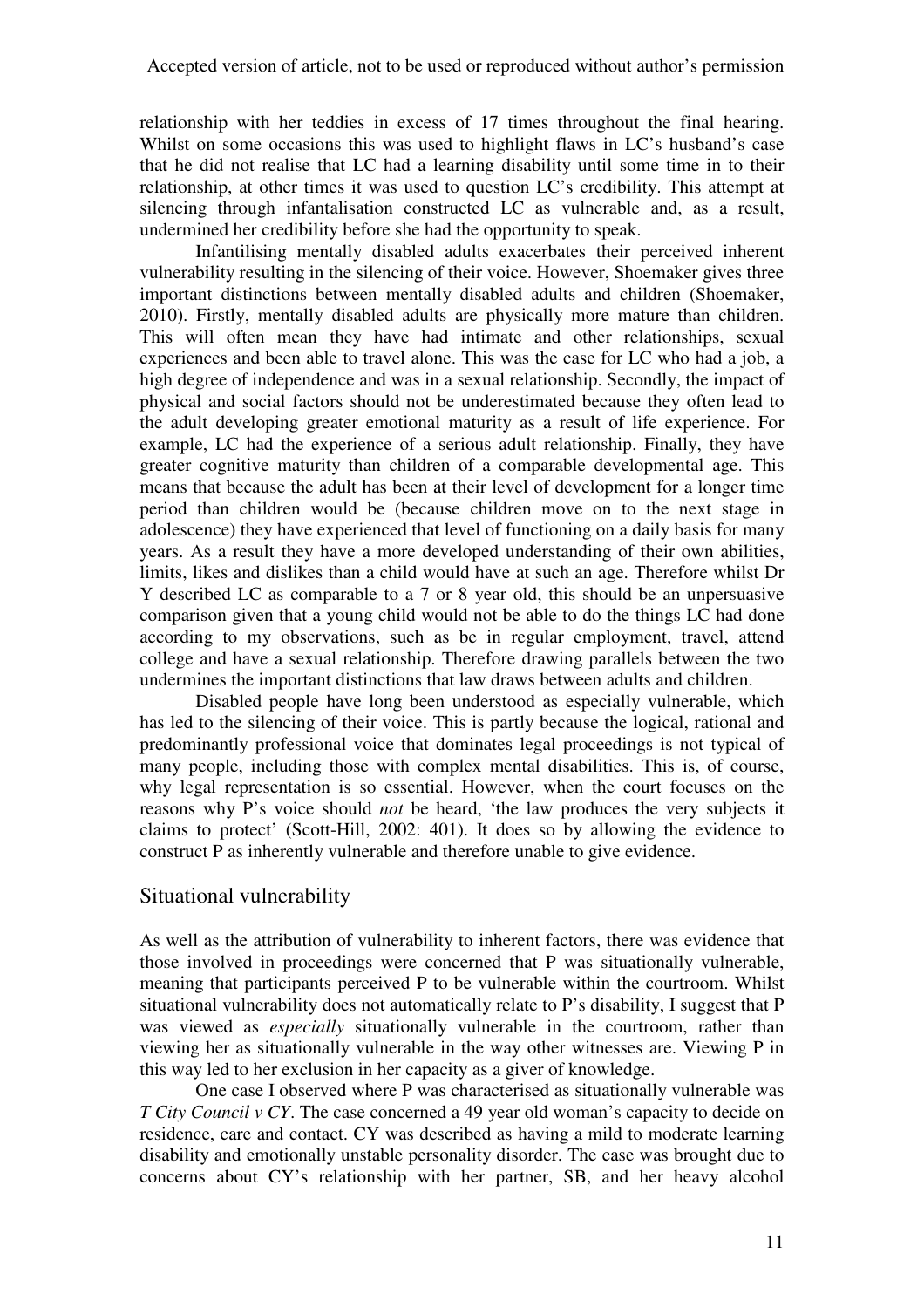consumption. It was also noted there were previous concerns about CY being sexually exploited in exchange for alcohol. In addition to the capacity declarations, CY was also subject to a Deprivation of Liberty (DOL) under Schedule A1 MCA. CY objected to being placed under a DOL and was not happy with the restrictions. However, CY's litigation friend accepted the expert evidence that she lacked capacity and the final hearing proceeded with agreement. Unusually, the judge spoke with CY in the courtroom, with her representatives present, but without the other parties (local authority and CY's parents). I was excluded from these discussions before the case commenced, which lasted for approximately five minutes. When CY came out of the courtroom she said that she did not want to go in for the rest of the hearing because the judge is 'going up top now', implying that she did not want to be there when he was sitting in the typical judge's position, in contrast to him sitting at her level during their informal discussion. CY left the building and the other parties and I were invited into court.

On entering court, the judge explained that he understood that CY was quite frightened so he thought that speaking to her separately would be more appropriate. This is a clear and commendable example of a situational response to her perceived inherent vulnerability. He explained that he kept a note of what she told him and what he asked her. He explained that it was not to be evidence in the formal sense. He did not expand on what he meant by this. On reflection he must have been referring to COPr 95(e). Yet it was not clear that CY lacked competence to give evidence, nor why such informal measures could not have been taken alongside swearing her in and thereby enabling her evidence to be given greater weight. There was also an attendance note in the court file that CY said to her litigation friend that she was frightened of court, but following lots of questions and answers she said 'I'm going to do it, going to go' and 'gave thumbs up' and 'seemed quite enthused'. This suggests that what CY needed, like many others, was reassurance, information and support to facilitate her attendance.

Many reasons for P's limited participation can be attributed to concerns about situational vulnerability. It is well established that giving evidence can be stressful, both for 'vulnerable' people and others (Hunter et al., 2013; Henderson, 2016). That is not to minimise any distress that somebody with a mental disability may additionally experience. Yet Dr Y explained that LC's attitude to the court process was 'frivolous' and that she was a 'robust character' who can 'bounce back from things'. Therefore, it should not be assumed that a person's disability will make the court experience especially more difficult for them. In fact, in some cases P may experience less anxiety if she has limited experience of the cultural authority of law compared with others. A lack of access to epistemic goods such as education (Fricker, 2013: 1318) is arguably a greater barrier for people with mental disabilities given their poor educational experiences and reduced access to resources. Of course P is, in many cases, situationally vulnerable; if she does not know what to expect then she may express concerns about attending court. However, situational vulnerability should be addressed in terms that address that specific vulnerability rather than not hearing her voice at all.

Rejection of P's voice and impaired credibility

Finally, I briefly explore the testimonial injustice that occurred where P had a voice but it was rejected. Deflated credibility judgements involve rejecting a person's knowledge when it is heard, as well as not hearing it (Wanderer, 2012). So far I have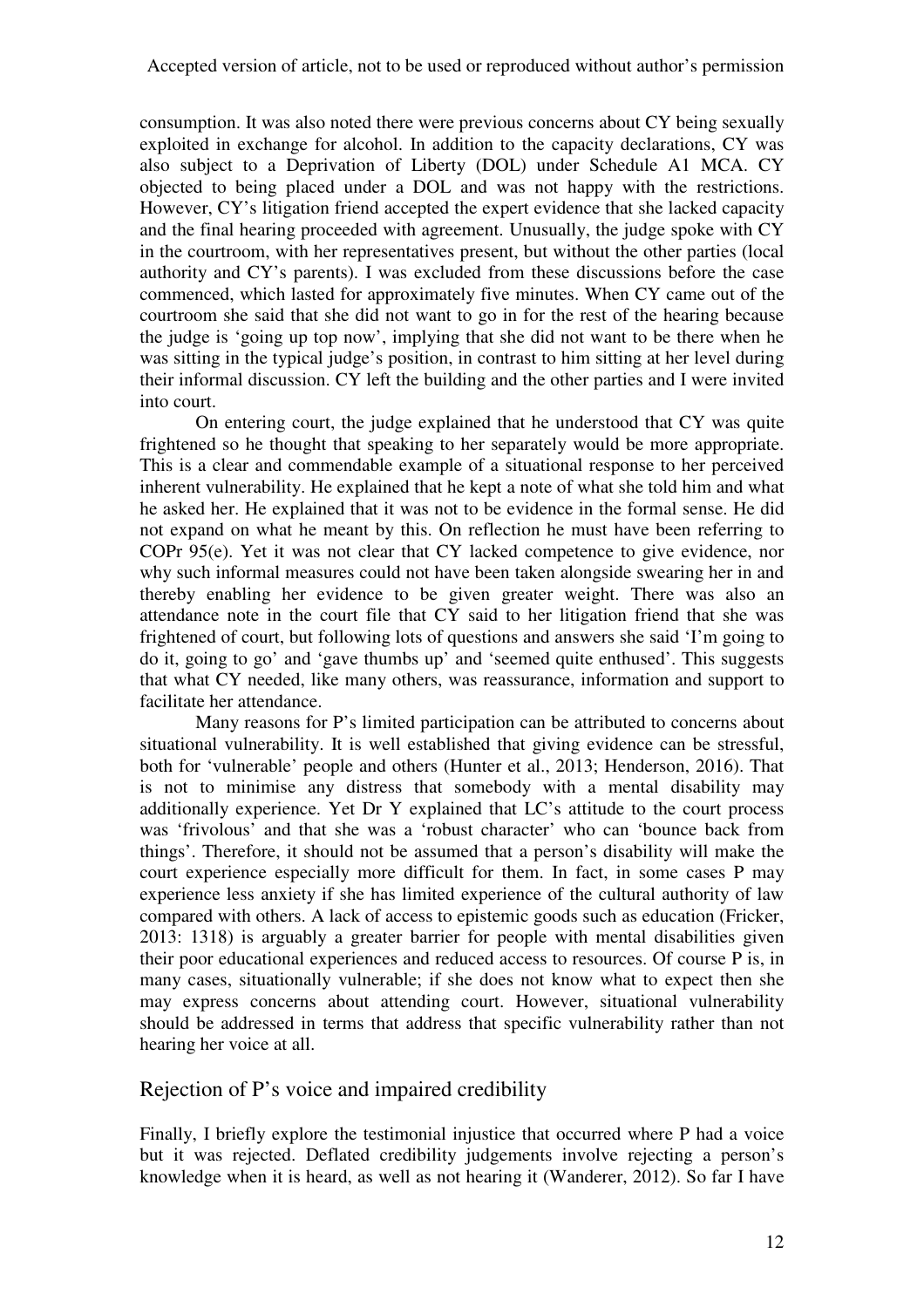set out the reasons why P's voice was absent, primarily because of her perceived especial vulnerability. However, I now consider two cases where P had a voice but her evidence was not viewed as credible, highlighting that voice alone does not guarantee credibility.

I take as a starting point that the subject of a case has a basic level of credibility to speak. That is not to say that P's evidence should always be attributed greater credibility than others, but that most Ps are still likely to have an important contribution to make (Donnelly, 2009: 11-12). This links to wider questions about the balance between expert evidence and evidence from experience, something I do not have the space to explore here. However, mental capacity law proceedings concern individuals who, according to s 1 MCA, are assumed to have capacity until there is evidence that they lack it and, under s 4 (6) MCA, weight should be given to P's wishes and feelings even where P lacks capacity. Therefore, irrespective of how the balance between expert and experiential evidence is resolved in an individual case, it is essential that P has an opportunity to be heard in relation to decisions which affect her life.

CY's case, discussed in the previous section, is the only case where P attended the final hearing, therefore giving her a voice and embodied presence. It was not formal witness testimony in that it was unsworn, but it was still 'evidence' as it formed part of the information before the judge. At the start of the hearing, the judge explained that CY told him that she did not like 'DOLS', because she did not like people watching her one to one and she also did not like going out with staff. He also said that she did not understand the reason for the 'DOLS'. CY was asked by counsel why she was at court and she responded that she did not know. The judge explained it was because he would be making a decision about her living arrangements. She was asked if she wanted to stay for the hearing and she said no and then asked to leave, which the judge described as 'understandable'. Despite CY being physically present and having a voice, the judge authorised the DOL against her wishes and declared that she lacked the capacity to litigate and to decide on residence and care. The judge noted that the expert evidence about CY's capacity to decide on contact was 'not sufficient'. I took this to mean that the presumption of capacity under s 1 (2) MCA had not been rebutted. The judge then explained that restricting CY's contact with her partner through her lack of capacity to decide on her care needs 'circumvents the entire problem'. This meant that CY was to be subject to a care plan, which restricted and monitored her contact with SB on the basis that he could not properly care for her, despite her expressed dislike of being watched and the finding that she had capacity to decide on contact.

In another case, *P County Council v SE*, SE did not have an embodied presence. However, her strong views were put before the court through her representatives. The case concerned an 80 year old woman with dementia who lived in her own home for a number of years with her partner, TM. The COP proceedings started following police attendance at the property, where they raised concerns about SE's living conditions. SE raised no concerns and said she was happy with TM looking after her. SE was subsequently admitted to hospital in a confused and disorientated state. It appeared that SE had not seen her GP for five years although she had some contact with district nurses. SE also had a daughter, LM, who it is said she had not seen for five years as TM did not want LM to go to the flat. The case proceeded as the social workers had concerns about SE's living conditions and TM's ability to provide her with suitable care. There were concerns about TM's mistreatment of SE, although no findings of fact were made.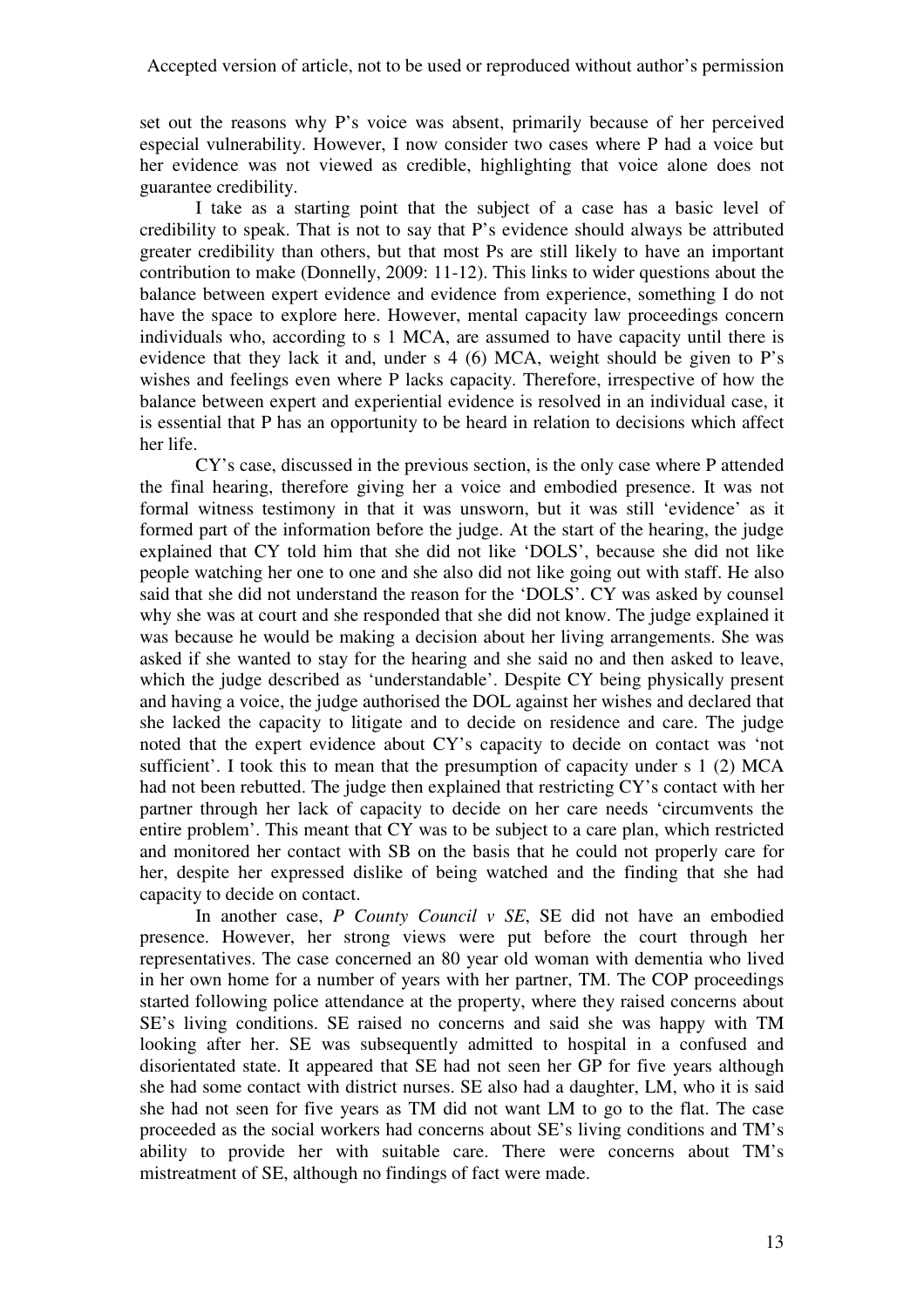Four months prior to the final hearing, SE was moved to a care home, which both SE and TM opposed. In the final hearing the judge held that SE lacked the capacity to make decisions about her care and residence and to manage her property and affairs. However, it was held that SE did not lack capacity to decide on contact or sexual relations. The judge went on to explain that SE's wishes and feelings included her repeated expression of her wish to return home and be cared for by SE. The judge noted that at the time of the final hearing that remained SE's wish. Furthermore, at a meeting between SE, her litigation friend and solicitor, SE was informed that the contents of an independent social work report indicated that it was not feasible for her to return home, to which SE stated 'well I could just die' and made reference to cutting her throat. The judge, in referring to this incident, noted that the solicitor and litigation friend were 'unclear' about SE's wishes and feelings at that point. The judge further explained that the litigation friend had raised concern about SE's deterioration following the last hearing. SE had become immobile, in need of hoisting and feeding by care home staff. In contrast, SE had previously been described as chatty and had had a good sense of humour. Despite SE's clear wishes and feelings being expressed to the court through others the judge held that it was in SE's best interests to remain in the care home.

Despite CY, and to a lesser extent SE, having a voice before the court, neither of their evidence was given sufficient weight to outweigh the other evidence before the court. The importance of providing sworn evidence should therefore not be underestimated in contrast to giving *information* to the court or having your wishes conveyed by others. However, in CY's case, even if her evidence had been sworn, the cultural stereotype of disabled adults being especially vulnerable and therefore lacking credibility may still have undermined the weight given to her evidence.

## Facilitating Participation of Vulnerable Adults

Finally, I consider ways in which the testimonial injustice identified could be addressed. More recently, the favoured way of securing participation throughout legal proceedings has been through special measures. Special measures are ways of alleviating the anxiety associated with giving evidence, for example through the witness giving evidence through live link. Such measures preserve the weight as evidence will generally be sworn, but attempt to make the experience less stressful. Special measures have been in place in the family and criminal courts for some time (Burton et al., 2007; Brammer and Cooper, 2011) and have been recommended in COP proceedings (Series et al., 2017: 131-132). However, in other contexts there have remained barriers to the use of special measures in practice (Fairclough, 2017). Certain special measures may be more useful than others in the COP. For example, familiarisation visits to court prior to the hearing might be useful in helping to alleviate any fears P might have and enable them to have their questions answered. Whilst special measures can be useful in addressing the situational vulnerability of the courtroom, I have two concerns with advocating special measures as the solution to this problem.

Witnesses in the COP can give evidence remotely under COPr 98. This is not something I saw used, and one court clerk indicated that live links, when used, are 'not the same'. This articulates my first concern. Using live link means the witness has limited physical presence in court. Yet, as discussed earlier, the interaction between bodies and environment can provide many advantages which may be lost through the giving of evidence remotely. Whilst there is a movement towards court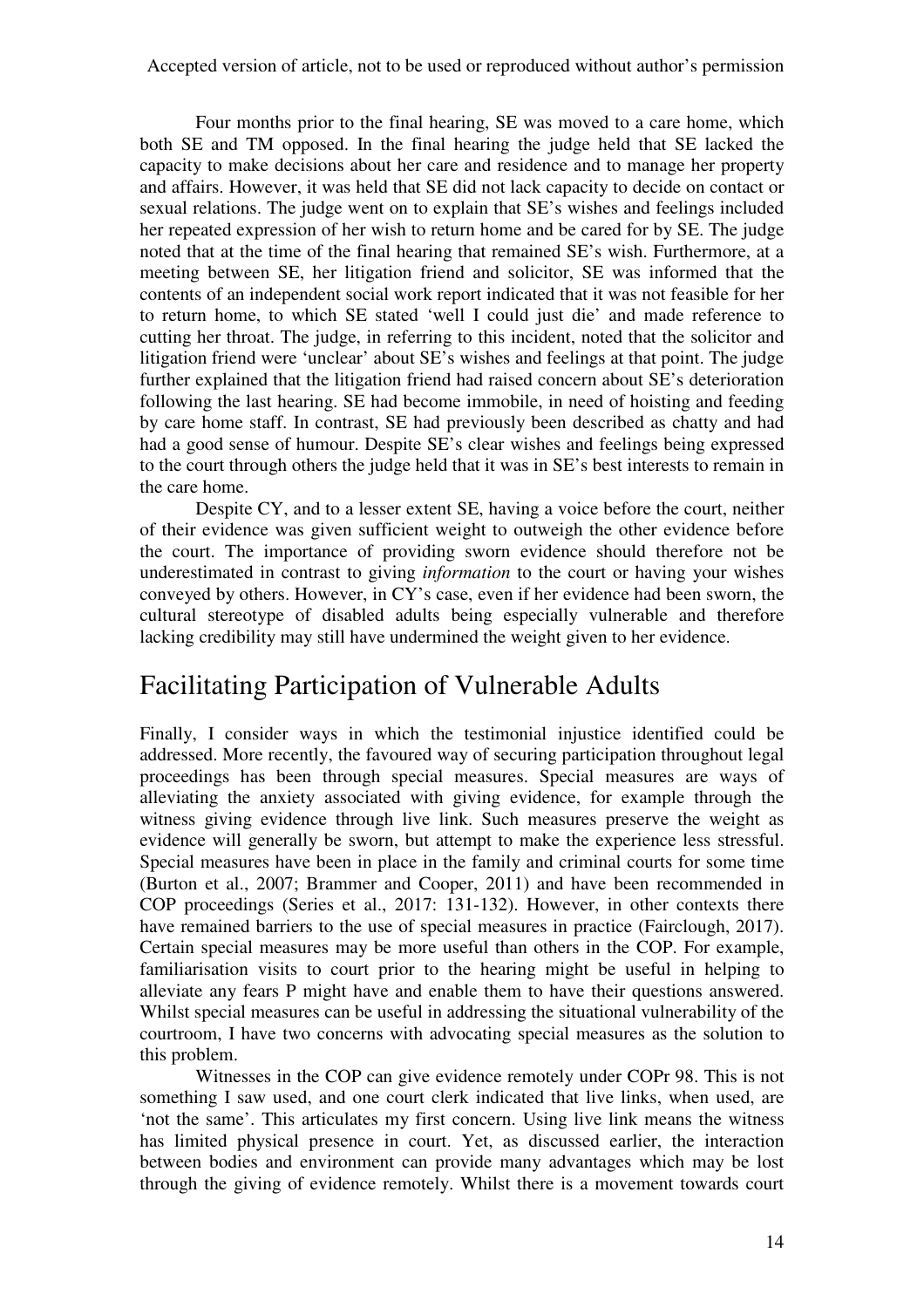digitalisation, the possibility that giving evidence remotely may lack the impact of giving evidence in the courtroom should not be overlooked. As I have emphasised the value of embodiment in this article, solutions that reduce bodily presence need to be carefully considered.

My second concern is that focusing on special measures as the solution here risks reinforcing the assumption that there is something *especially vulnerable* about P. Whilst special measures can be beneficial, alone they will achieve little to rectify the testimonial injustice towards P unless special measures are routinely used by a range of different witnesses. This is a similar risk in criminal and family law proceedings as judgements about credibility may also be made about those who use special measures. By advocating special measures as the answer to testimonial injustice, P may continue to be viewed as especially vulnerable which will continue to impact on her credibility as an evidence-giver.

### A rebuttable presumption that P will give evidence

I propose that the COPr should be amended to include a rebuttable presumption that P should give evidence in COP proceedings. This means that it would be assumed that P would provide evidence unless it was established that she was not competent. For incompetence to testify to be proven, P would have to be shown not to understand the solemnity of the occasion nor the responsibility to tell the truth. If the COP found she lacked competence, bearing in mind the high threshold, P would not be able to give sworn evidence. Evidence from a competent P could be submitted through a witness statement, given orally, or through special measures. This rule change would focus participants on securing P's evidence because it would have to be presumed that she would give evidence. Under this presumption P would not be compelled to give evidence against her will as her evidence could simply be a statement that she does not wish to be involved.

A central purpose of this rule change is to help challenge persistent attitudes which characterise P as especially vulnerable and therefore unable to give evidence. Whilst it has been suggested elsewhere that Ps will rarely be competent to give evidence (Charles, 2016; Series et al., 2017), I suggest this assumption is premature. As highlighted above, in no observed case was a determination made about an individual P's competence to give evidence; it was simply *assumed*. Instead, a clear presumption articulated in the COPr that P should give evidence would help to challenge the current cultural presumption of incompetence.

A presumption in favour of giving evidence should also result in more situational responses to vulnerabilities identified. For example, if P expressed a fear of court, this would have to be addressed through special measures rather than excluding P. Some may argue this risks placing P in a stressful situation. However, sworn evidence need not be given in court, despite the embodied benefits of doing so. Furthermore, as emphasised above, P should not be compelled to give evidence against her wishes. Yet, importantly, any concerns should be addressed through amending the situation within which P would give evidence rather than assuming she is not competent to do so. In addressing concerns about putting P in a harmful situation it must be remembered that it is often in P's interests to have her voice heard. An analysis of case law shows that cases where P had a voice and embodied presence, albeit usually by the judge going to meet her, often resulted in P's wishes being respected. <sup>10</sup> Of course, respecting P's wishes might not always be in P's interests, particularly where there is abuse, as in many cases I observed. However,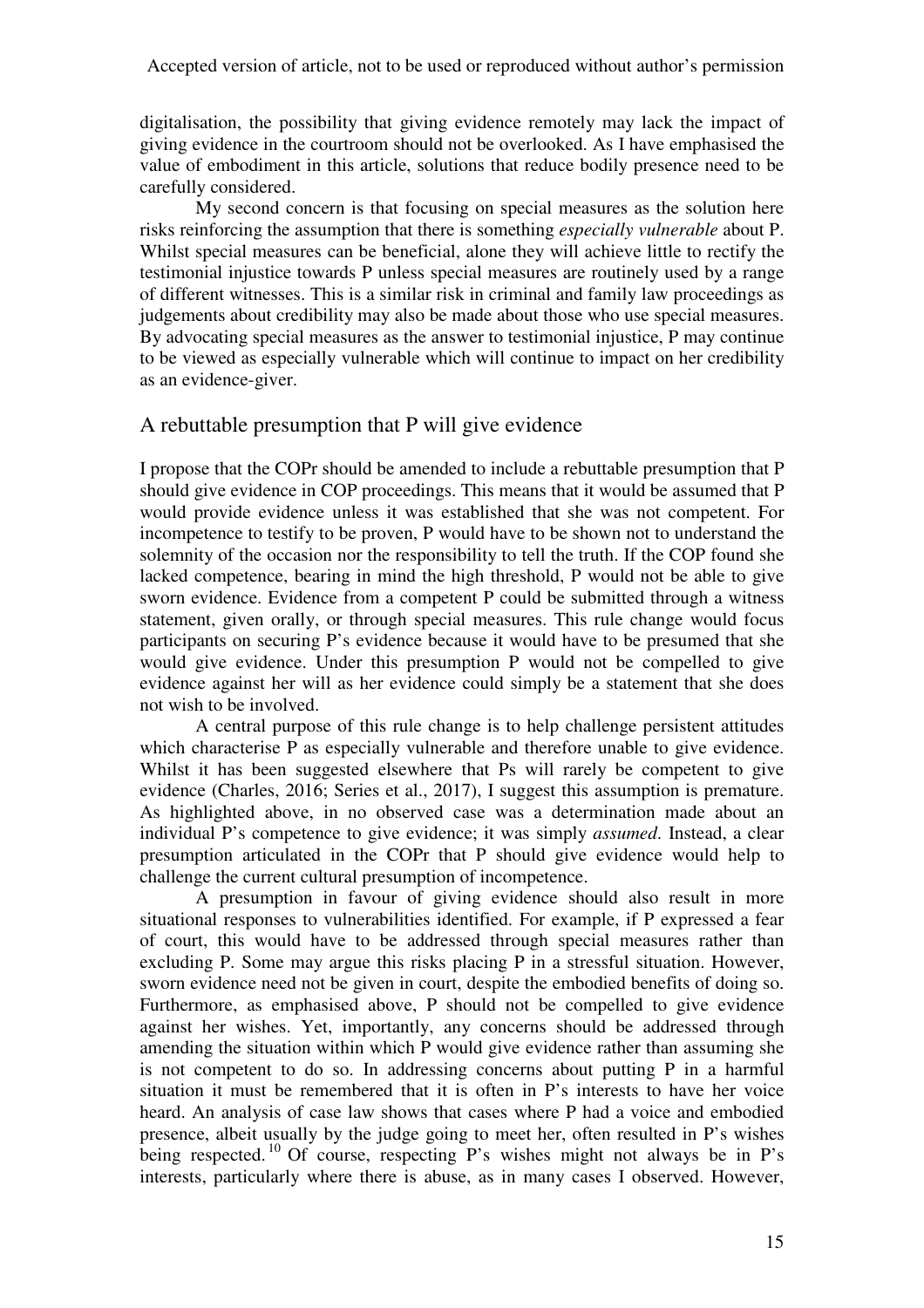from a testimonial injustice perspective, placing P's evidence at the heart of a case is essential. Even if P's evidence does not change the outcome, it is P who will have to live with the consequences for the rest of her life.

# Conclusion

Using original data I have highlighted P's routine absence from COP proceedings. This is despite moves under the ECHR and other jurisdictions to facilitate participation. I have framed P's absence as a form of testimonial injustice underpinned by attitudes which view mentally disabled adults as especially vulnerable. Whilst I have no doubt that, in some cases, P can be described as vulnerable, the cultural stereotype of inherent vulnerability is concerning. Furthermore, attributing P's vulnerability to the existence of a mental disorder rather than her situational context works to culturally exclude P from proceedings and limits her participation in decision-making. Such attitudes undermine P's credibility in the exceptional cases where she does give evidence.

There remain barriers to meaningful participation, including the culture of the court, judicial and professional attitudes and the court set-up. I briefly explored the role that special measures might play in addressing these barriers. Further research is undoubtedly needed to investigate the impact on the perception of evidence when special measures are used. In particular, the use of special measures that exclude P's physical presence in court raise concerns and require a stronger evidence base before they are routinely advocated. Whatever the solutions adopted, it is a matter of justice that Ps are given the opportunity to participate in COP proceedings and have their knowledge heard. The COP makes decisions that will fundamentally impact on P's life and therefore, intrinsically and instrumentally, there is enormous value in P having her own voice and bodily presence before the court.

### **Acknowledgements**

The author would like to thank Marie Fox, Rosie Harding, Maurice Sunkin and Sabine Michalowski for their feedback on earlier drafts, as well as the anonymous reviewers and the editors for their extremely helpful comments.

### **References**

- Brammer A and Cooper P. (2011) Still waiting for a meeting of minds: child witnesses in the criminal and family justice systems. *Criminal Law Review*: 925-942.
- British Psychological Society. (2017). Available at: https://careers.bps.org.uk/area/clinical (Accessed: 15 June 2017).
- Burton M, Evans, R and Sanders, A. (2007) Vulnerable and intimidated witnesses and the adversarial process in England and Wales. *International Journal of Evidence and Proof* 11: 1-23.
- Butler-Cole V and Hobey-Hamsher L. (2016) The Assessment of Capacity by Judges of the Court of Protection. *Elder law Journal* 6: 145-151.
- Charles J. (2016) *Facilitating participation of 'P' and vulnerable persons in Court of Protection proceedings.* http://www.familylaw.co.uk/system/froala\_assets/documents/1334/Practice\_G uidance Vulnerable Persons.pdf (Accessed: 12 November 2017).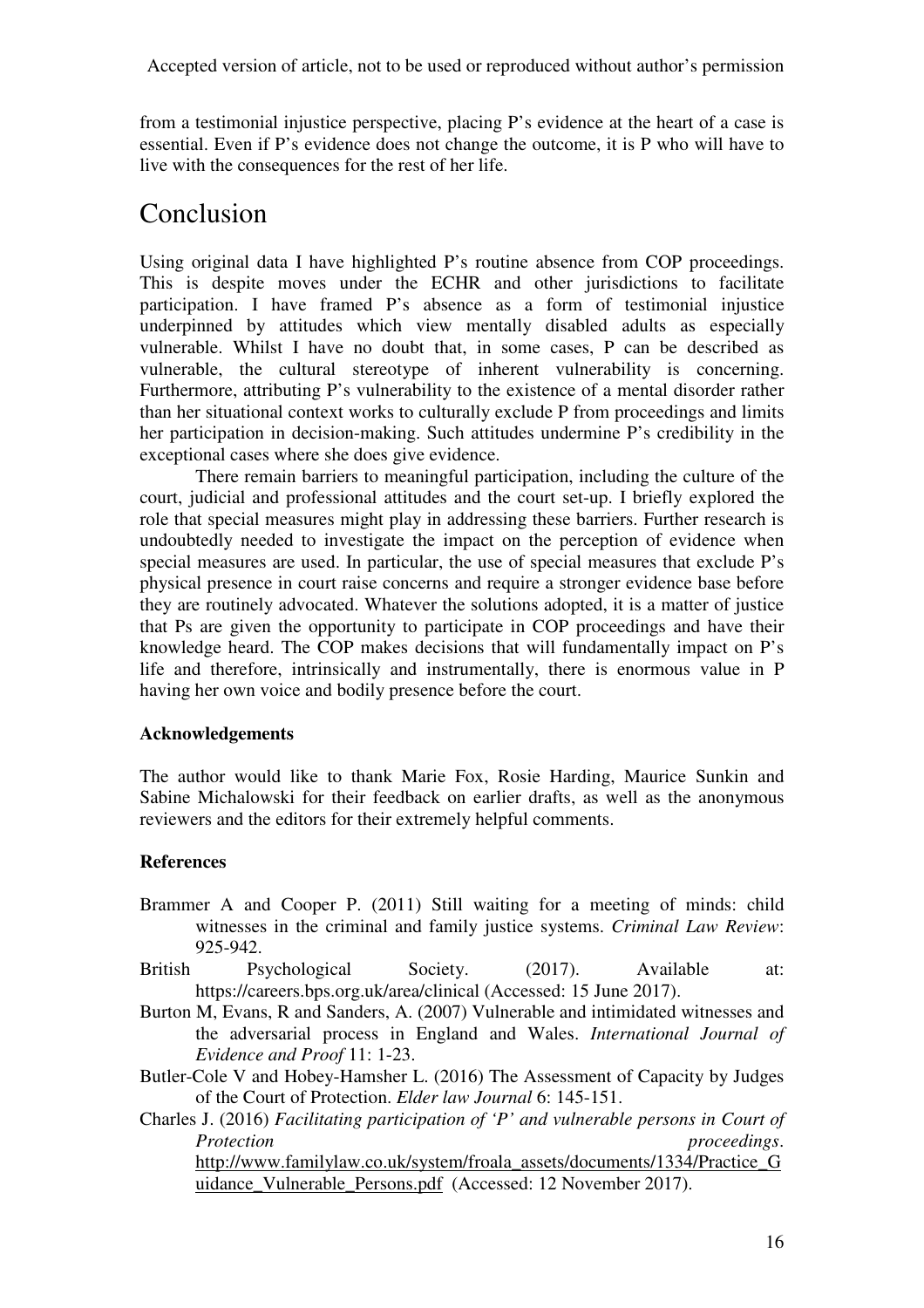- Clough, B. (2014) Vulnerability and capacity to consent to sex asking the right questions? *Child and Family Law Quarterly* 26: 371-397.
- Clough B. (2015) 'People like that': realising the social model in mental capacity jurisprudence. *Medical Law Review* 23: 53-80.
- Collins H and Evans R. (2008) *Rethinking Expertise,* Chicago: University of Chicago Press.
- Dennis D and Monahan J. (1996) Coercion and Aggressive Community Treatment: A New Frontier in Mental Health Law. New York: Plenum Press.
- Donnelly M. (2009) Best Interests, Patient Participation and The Mental Capacity Act 2005. *Medical Law Review* 17: 1-29.
- Donnelly M and Kilkelly U. (2011) Child-friendly Healthcare: Delivering on the Right to be Heard. *Medical Law Review* 19: 27-54.
- Doyle S. (2010) The Notion of Consent to Sexual Activity for Persons with Mental Disabilities. *Liverpool Law Review* 31: 111-135.
- Fairclough S. (2017) 'It doesn't happen … and I've never thought it was necessary for it to happen': Barriers to vulnerable defendants giving evidence by live link in Crown Court trials. *The International Journal of Evidence & Proof* 21: 209- 229.
- Fineman MA. (2008) The Vulnerable Subject: Anchoring Equality in the Human Condition. *Yale Journal of Law and Feminism* 20: 1-23.
- Fineman MA. (2010) The Vulnerable Subject and the Responsive State. *Emory Law Journal* 60: 251-276.
- Fletcher R, Fox M and McCandless J. (2008) Legal embodiment: analysing the body of healthcare law. *Medical Law Review* 16: 321-345.
- Fricker M. (2007) *Epistemic Injustice: Power and the Ethics of Knowing*, Oxford: Oxford University Press.
- Fricker M. (2013) Epistemic justice as a condition of political freedom? *Synthese* 190: 1317-1332.
- Henderson E. (2016) Taking control of cross-examination: judges, advocates and intermediaries discuss judicial management of the cross-examination of vulnerable people. *Criminal Law Review*: 181-205.
- Herring J. (2010) Commentary on: *Sheffield City Council v E*. In: Hunter R, McGlynn C and Rackley E (eds) *Feminist Judgements; From Theory to Practice.* Online: Hart, 346-352.
- Hunter G, Jacobson J and Kirby A. (2013) Out of the shadows: victims' and witnesses' experiences of attending the Crown Court. London.
- Jacob M-A. (2012) *Matching Organs with Donors: Legality and Kinship in Transplants,* Philadelphia: University of Pennsylvania Press.
- James AL. (2008) Children, the UNCRC, and family law in England and Wales. *Family Court Review* 46: 53-64.
- James AL, James A and McNamee S. (2004) Turn down the Volume Not Hearing Children in Family Proceedings. *Child and Family Law Quarterly* 16: 189- 202.
- Lindsey J. (2016) Developing Vulnerability: A Situational Response to the Abuse of Women with Mental Disabilities. *Feminist Legal Studies* 24: 295-314.
- Mackenzie C. (2014) The Importance of Relational Autonomy and Capabilities for an Ethics of Vulnerability. In: Mackenzie C, Rogers W and Dodds S (eds) *Vulnerability: New essays in ethics and feminist philosophy.* New York: Oxford University Press, 33-59.